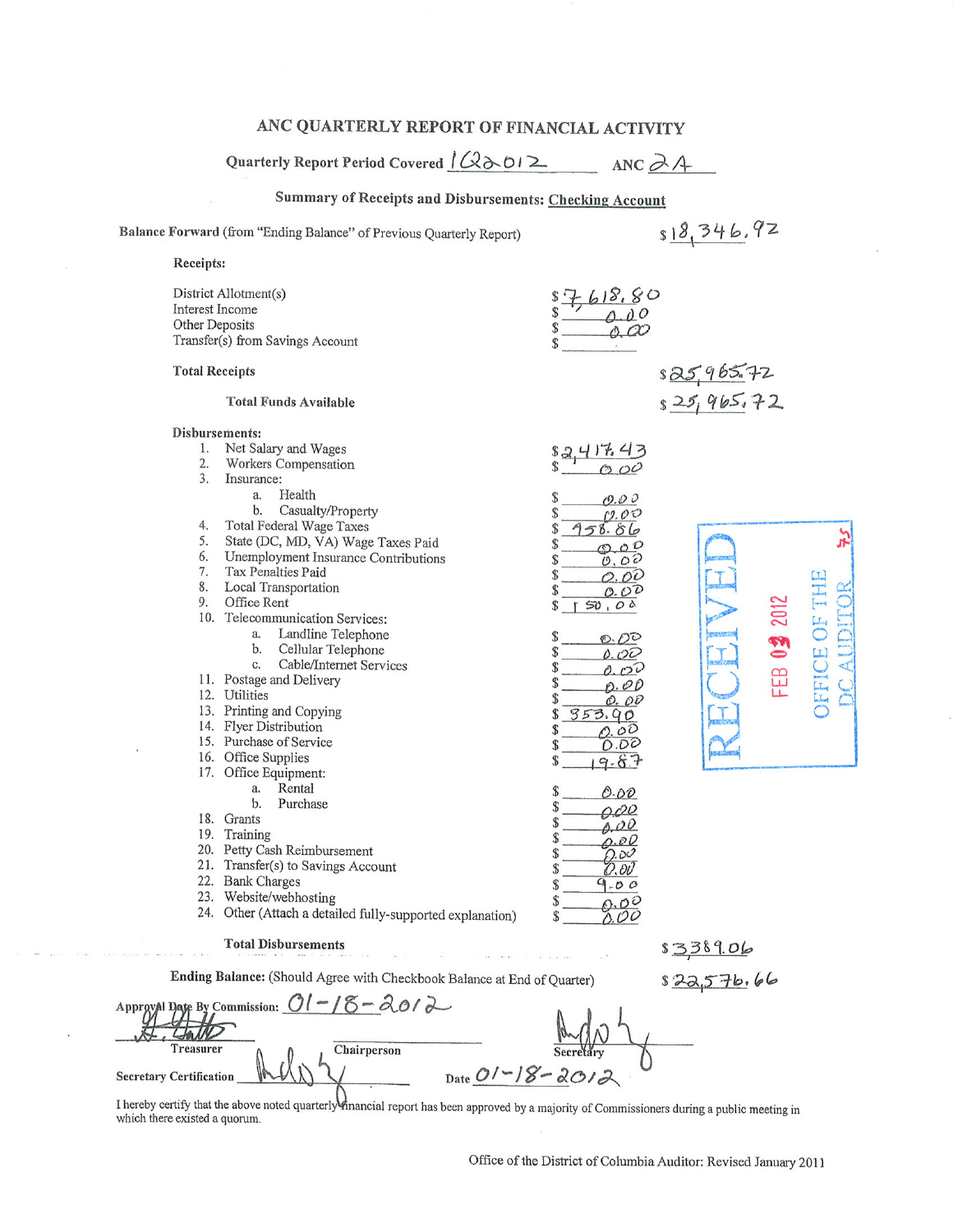Please list each check issued this quarter, including voided checks, and attach copies of your bank statements, back and front of canceled checks, receipts/invoices, contracts, agreements, grant request letters, minutes, and any other documentation that supports the disbursements listed herein. Failure to submit copies of appropriate supporting docum disallowance of the related disbursement.

| Check #       | Date                 | Payee                          | Amount  | <b>Expense</b><br>Category # | Purpose of<br>Expenditure | Date<br>Approved (1)                                       |
|---------------|----------------------|--------------------------------|---------|------------------------------|---------------------------|------------------------------------------------------------|
| 1287          |                      | 10/4/11 Susana Barañono        | 80.79   | ی) ی                         | <u>Expenses Copy</u>      | ≀⇔∤∸                                                       |
| 1288          |                      | <u>10/19/1 Susana Barañaro</u> | 805, 81 |                              | <u>Salany-Oct</u>         | 16/19/4                                                    |
| 1289          |                      | 10/19/11 Susana Barañano       | 92.98   | $\ell$                       | <u>G navez</u>            | $\lvert \mathcal{D} \rvert$ if $\lvert \mathcal{U} \rvert$ |
| <u> 1290 </u> |                      | 10/19/11 Hunton Williams       | 765.00  | VOID                         | <u>Prof Sema</u>          | $10\{13\}$ 1                                               |
| 129           | $\mathcal{O}[19]$    | <u>US Treasin</u>              | 201.10  | -4                           | Taxes Due 9/30            | <u>i¤figfu</u>                                             |
| 1242          |                      | $log q _l $ St. Septem Martyr  | 150,00  | q                            | Room Rental               | $10$ $1/6$ $1/1$                                           |
| 1293          |                      | 11/16/11 Susana Barañano       | 805. 8  |                              | $Salauf - LbV$            | 11610                                                      |
| 1294          | $\frac{1}{\sqrt{2}}$ | IRS From 941                   | 25776   | $\leftrightarrow$            | Taxes Due                 | $h \, h \, h$                                              |
| 1295          |                      | 1944 Sixin Baramano            | 100.06  | $\overline{\mathcal{L}}$     | <u>Expension Dal</u>      | $\frac{1}{2}$ (1) $\frac{1}{2}$ (1) $\frac{1}{2}$          |
| 1296          |                      | 1201/1 Susance Berrinance      | 805, 81 |                              | <u> Salay - Dec</u>       | 12.                                                        |
| 1297          |                      | 12/7/11 Sisana Barañaro        | 100.00  | 16                           | <u>Expires-Da</u>         | $\Box$ $\Box$                                              |
|               |                      |                                |         |                              |                           |                                                            |
|               |                      |                                |         |                              |                           |                                                            |
|               |                      |                                |         |                              |                           |                                                            |
|               |                      |                                |         |                              |                           |                                                            |
|               |                      |                                |         |                              |                           |                                                            |
|               |                      |                                |         |                              |                           |                                                            |
|               |                      |                                |         |                              |                           |                                                            |
|               |                      |                                |         |                              |                           |                                                            |
|               |                      |                                |         |                              |                           |                                                            |
|               |                      |                                |         |                              |                           |                                                            |
|               |                      |                                |         |                              |                           |                                                            |
|               |                      |                                |         |                              |                           |                                                            |
|               |                      |                                |         |                              |                           |                                                            |

(1) If ongoing operating expense, indicate "Budget" and date budget was approved. If not included in approved budget, indicate date Commission approved the expenditure.

Office of the District of Columbia Auditor: Revised January 2003

(DCA Form ANCQR3)

فاهدا إحصيصه

Ţ

**Montana**